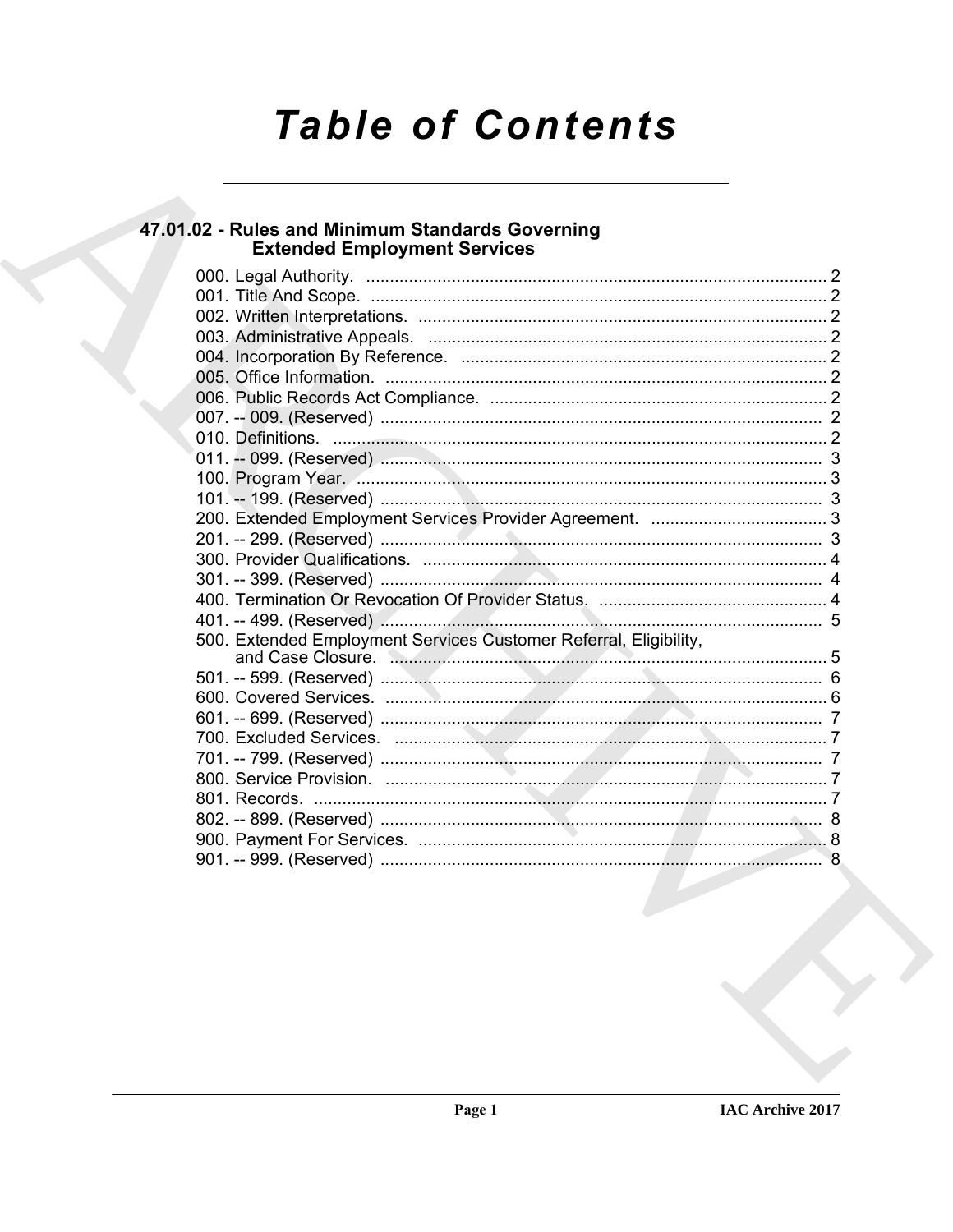### **IDAPA 47 TITLE 01 CHAPTER 02**

### **47.01.02 - RULES AND MINIMUM STANDARDS GOVERNING EXTENDED EMPLOYMENT SERVICES**

### <span id="page-1-1"></span><span id="page-1-0"></span>**000. LEGAL AUTHORITY.**

The following rules and minimum standards for Extended Employment Services are made under Sections 33-2211 and 33-2303, Idaho Code. (3-29-17) and 33-2303, Idaho Code.

### <span id="page-1-2"></span>**001. TITLE AND SCOPE.**

**01. Title**. These rules govern the Extended Employment Services (EES) program of the Idaho Division of Vocation Rehabilitation (IDVR) and are to be cited as IDAPA 47.01.02, Idaho Division of Vocational Rehabilitation, "Rules and Minimum Standards Governing Extended Employment Services." (3-29-17) Rehabilitation, "Rules and Minimum Standards Governing Extended Employment Services."

**CHAPTER 02**<br>
47.01.82 - **EXTEMOID EMPIRENTS.**<br> **CHAPTER 02**<br> **CHAPTER 02**<br> **CHAPTER 02**<br> **CHAPTER 02**<br> **CHAPTER 02**<br> **CHAPTER 02**<br> **CHAPTER 02**<br> **CHAPTER 02**<br> **CHAPTER 02**<br> **CHAPTER 02**<br> **CHAPTER 02**<br> **CHAPTER 02**<br> **CHAP 02. Scope**. In accordance with Section 33-2203, Idaho Code, the Extended Employment Services program of IDVR provides services to eligible customers that are intended to increase opportunities for such customers to work in their communities. The Extended Employment Services (EES) program will contract with providers that have been approved to provide such services, as provided herein. (3-29-17) providers that have been approved to provide such services, as provided herein.

<span id="page-1-3"></span>

| 002. | <b>WRITTEN INTERPRETATIONS.</b> |
|------|---------------------------------|
|      |                                 |

There are no written interpretations of these rules. (3-14-07)

### <span id="page-1-4"></span>**003. ADMINISTRATIVE APPEALS.**

Hearings and appeals shall be governed according to the provisions of IDAPA 04.11.01, "Idaho Rules of Administrative Procedure of the Attorney General." (3-14-07) Administrative Procedure of the Attorney General."

### <span id="page-1-5"></span>**004. INCORPORATION BY REFERENCE.**

No documents are incorporated by reference. (3-14-07)

### <span id="page-1-6"></span>**005. OFFICE INFORMATION.**

**01. Office Hours**. The Extended Employment Services office is open from 8:00 am until 5:00 pm through Friday. (3-29-17) Monday through Friday.

| 02. | Mailing Address. PO Box 83720, Boise, ID 83720-0096                                           | $(3-14-07)$ |
|-----|-----------------------------------------------------------------------------------------------|-------------|
| 03. | Street Address. Len B. Jordan Building, 650 W State Street, Room 150, Boise, Idaho. (3-14-07) |             |

**04. Telephone**. (208) 334-3390, Fax: (208) 334-5305 TDD: (208) 327-7040. (3-14-07)

**05.** Internet website at http://www.vr.idaho.gov/. (3-14-07)

### <span id="page-1-7"></span>**006. PUBLIC RECORDS ACT COMPLIANCE.**

These rules are subject to the provisions of the Idaho Public Records Act, Title 74, Chapter 1, Idaho Code. (3-14-07)

### <span id="page-1-8"></span>**007. -- 009. (RESERVED)**

### <span id="page-1-10"></span><span id="page-1-9"></span>**010. DEFINITIONS.**

For the purpose of the rules contained in this chapter, the following terms and abbreviations are used as herein defined. (3-14-07) defined.  $(3-14-07)$ 

**01. CARF**. The Rehabilitation Accreditation Commission, an international accrediting body of nent services providers. (3-29-17) employment services providers.

<span id="page-1-12"></span><span id="page-1-11"></span>**02.** Customer. An individual residing in the state of Idaho who has applied for, and who is eligible to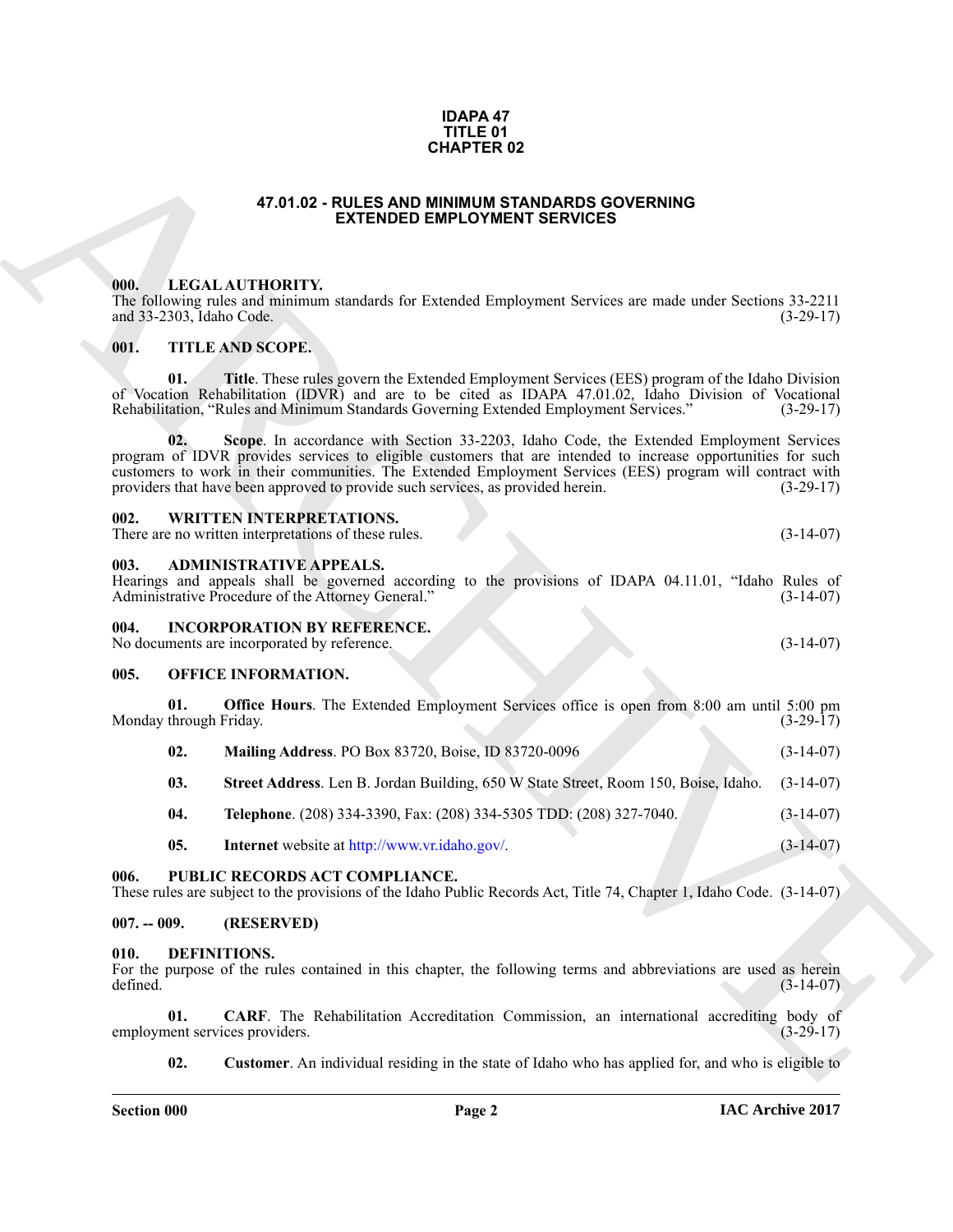### *IDAHO ADMINISTRATIVE CODE IDAPA 47.01.02 Standards Governing Extended Employment Services*

receive EES. A customer must be at least sixteen (16) years of age. (3-29-17)

<span id="page-2-5"></span>**03. Certified Extended Employment Services (EES) Provider**. A community rehabilitation program services provider sometimes referred to in these rules as a provider, that has been approved by EES program to provide extended employment services. (3-29-17)

<span id="page-2-6"></span>**04. Extended Employment Services (EES)**. Long term maintenance services that assist customers in maintaining employment, or in gaining employment skills in preparation for community employment, or which provide assistance to adult customers with disabilities within an industry/business community setting or a community rehabilitation program, intended to maintain paid employment. Such services include individual supported employment, group community-based non-integrated supported employment, and work services.

<span id="page-2-9"></span><span id="page-2-8"></span><span id="page-2-7"></span>**05. Individual Program Plan**. The EES plan to be provided to individual customers. (3-29-17)

**06. Idaho Division of Vocational Rehabilitation (IDVR)**. The Idaho Division of Vocational Rehabilitation, a state agency under the Idaho State Board of Education, with administrative oversight of the EES program. (3-29-17) program.  $(3-29-17)$ 

**07. RSAS**. Rehabilitation Services Accreditation Systems, a national accrediting body of vocational providers. (3-29-17) services providers.

### <span id="page-2-0"></span>**011. -- 099. (RESERVED)**

### <span id="page-2-15"></span><span id="page-2-14"></span><span id="page-2-1"></span>**100. PROGRAM YEAR.**

**01. Program Year and Application Submission Date**. For purposes of these rules, the EES program fiscal year is July 1 of a given year through June 30 of the next succeeding year. An EES Provider Agreement for a fiscal year must be submitted on or before the first business day of May preceding the fiscal year for which approval is sought.  $(3-29-17)$ 

### <span id="page-2-2"></span>**101. -- 199. (RESERVED)**

### <span id="page-2-3"></span>**200. EXTENDED EMPLOYMENT SERVICES PROVIDER AGREEMENT.**

### <span id="page-2-13"></span><span id="page-2-10"></span>**01. Standard Form**. (3-29-17)

**a.** Prior to providing services, a provider shall enter into an annual EES Provider Agreement with the EES program which will specify the terms and conditions of the approval. Such agreement shall be on a standard form approved by the EES program, after consultation with the EES provider. Such EES Provider Agreement shall detail the provider requirements, services, scope of work, other special provisions, and fees. The EES program will make the EES Provider Agreement available the first business day of April.

**Division of Victorional Redubitation Standards Governing Ertended Employment Services<br>
SECULAR ARCHIVES AND ARCHIVES (NEW YORK ASSESS AND ARCHIVES ARCHIVES AND ARCHIVES ARCHIVES (NEW YORK ARCHIVES ARCHIVES AND ARCHIVES A b.** Approval to provide EES will be provided by the EES program on or before the first business day of June preceding such fiscal year. If approved by the EES program, a provider is eligible to deliver EES effective July 1, the first day of such fiscal year. An agreement that is denied may be reconsidered during the course of a fiscal year. The EES program has the discretion to add a new or additional providers after July 1, if there have been significant developments in a region that justify the need for new or additional providers. In such event, the EES program will give preference to denied applications based on date of application. (3-29-17)

<span id="page-2-12"></span>**Annual Agreement**. This agreement must be signed prior to the beginning of the EES fiscal year representative of the provider and the IDVR State Administrator or a designee. (3-29-17) by an authorized representative of the provider and the IDVR State Administrator or a designee.

<span id="page-2-11"></span>**03. Agreement Revision**. The agreement shall be entered into annually, and is subject to revision, as may be required by the EES program. The EES program will provide providers notification of any changes to the agreement, with as much notification as possible. (3-29-17) agreement, with as much notification as possible.

### <span id="page-2-4"></span>**201. -- 299. (RESERVED)**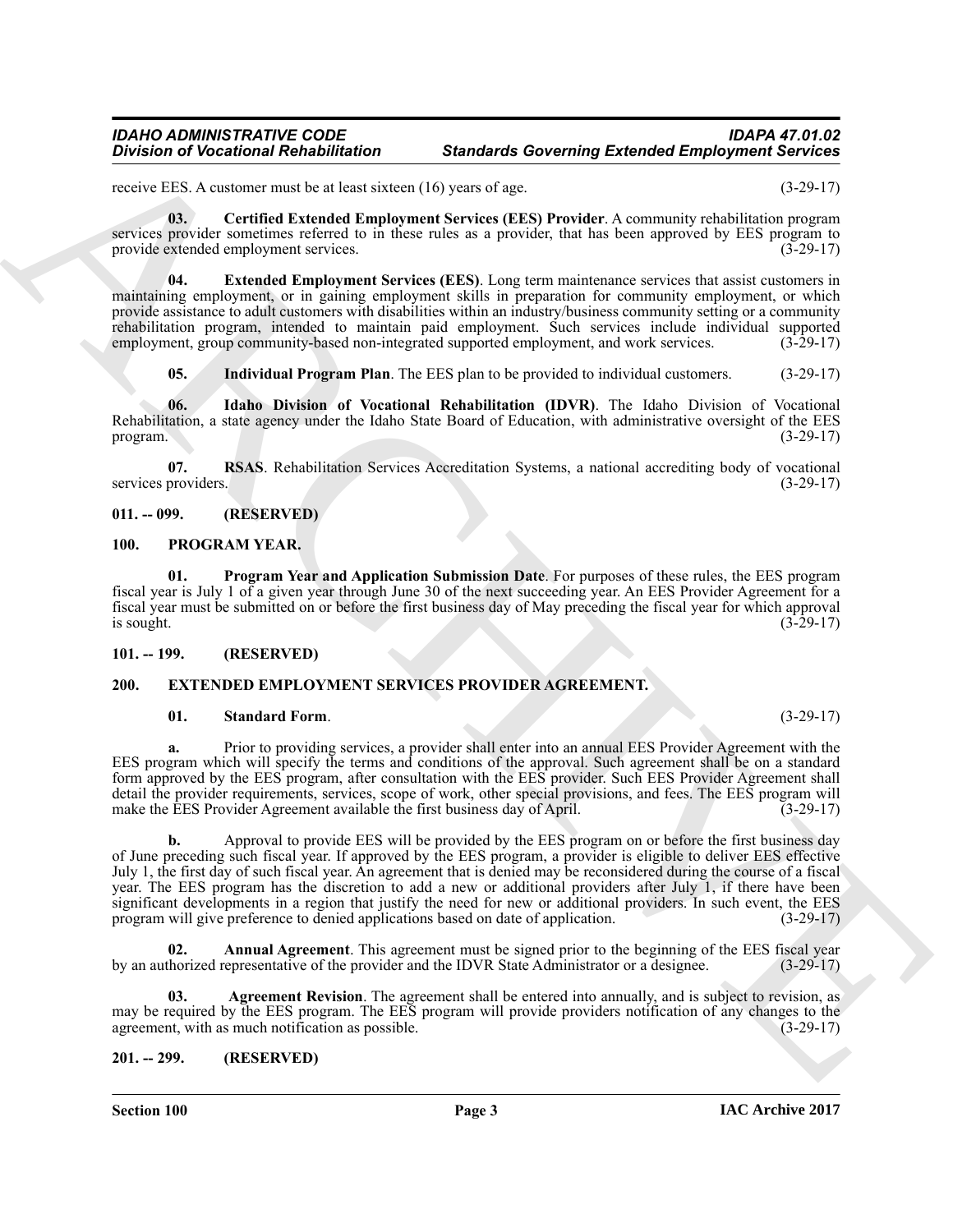### <span id="page-3-3"></span><span id="page-3-0"></span>**300. PROVIDER QUALIFICATIONS.**

<span id="page-3-6"></span><span id="page-3-5"></span><span id="page-3-4"></span>

| 02. | <b>Accreditation</b> . Receive and maintain accreditation by CARF or RSAS. | $(3-14-07)$ |
|-----|----------------------------------------------------------------------------|-------------|
|-----|----------------------------------------------------------------------------|-------------|

|                           | <b>Division of Vocational Rehabilitation</b>                                                       | <b>Standards Governing Extended Employment Services</b>                                                                                                                                                                           |             |
|---------------------------|----------------------------------------------------------------------------------------------------|-----------------------------------------------------------------------------------------------------------------------------------------------------------------------------------------------------------------------------------|-------------|
| 300.                      | PROVIDER QUALIFICATIONS.<br>An approved EES provider shall meet all of the following requirements: |                                                                                                                                                                                                                                   | $(3-29-17)$ |
| 01.<br>services, or both. |                                                                                                    | <b>Experience.</b> A new provider must have a minimum of three (3) full years of experience working<br>with customers who are receiving Medicaid Waiver or must have worked with IDVR customers in employment                     | $(3-29-17)$ |
| 02.                       | Accreditation. Receive and maintain accreditation by CARF or RSAS.                                 |                                                                                                                                                                                                                                   | $(3-14-07)$ |
| 03.                       | <b>Staff.</b> All staff will meet the following requirements:                                      |                                                                                                                                                                                                                                   | $(3-29-17)$ |
| a.                        |                                                                                                    | Satisfactorily complete a criminal history background check, to be obtained by the provider;                                                                                                                                      | $(3-14-07)$ |
| b.                        | (6) months experience with people with disabilities;                                               | Be eighteen $(18)$ years of age and, if less than twenty-one $(21)$ years of age, have not less than six                                                                                                                          | $(3-29-17)$ |
| c.<br>customer; and       |                                                                                                    | Demonstrate the ability to deliver services as specified in the Individual Program Plan for each                                                                                                                                  | $(3-29-17)$ |
| d.                        | and include all of the following topics:                                                           | Document completion of not less than forty (40) hours of training directly related to vocational<br>support for people with disabilities. Training must be documented no later than $\dot{x}$ (6) months from the date of hire    | $(3-14-07)$ |
| i.                        | Behavior technology, especially positive behavioral support;                                       |                                                                                                                                                                                                                                   | $(3-14-07)$ |
| ii.                       | Instructional techniques;                                                                          |                                                                                                                                                                                                                                   | $(3-14-07)$ |
| iii.                      | Strategies for dealing with aberrant or maladaptive behavior;                                      |                                                                                                                                                                                                                                   | $(3-14-07)$ |
| iv.                       | Integration/normalization;                                                                         |                                                                                                                                                                                                                                   | $(3-14-07)$ |
| V.                        |                                                                                                    | Functional impact of disabilities, particularly developmental disabilities and mental illness;                                                                                                                                    | $(3-29-17)$ |
| vi.                       | Strategies for remediation and accommodation.                                                      |                                                                                                                                                                                                                                   | $(3-14-07)$ |
| vii.                      | Ethics and confidentiality;                                                                        |                                                                                                                                                                                                                                   | $(3-29-17)$ |
| viii.                     | The development and use of measurable objectives; and                                              |                                                                                                                                                                                                                                   | $(3-29-17)$ |
| ix.                       | Overview of assistive technology.                                                                  |                                                                                                                                                                                                                                   | $(3-29-17)$ |
| $301. - 399.$             | (RESERVED)                                                                                         |                                                                                                                                                                                                                                   |             |
| 400.                      | TERMINATION OR REVOCATION OF PROVIDER STATUS.                                                      | The EES program may terminate or revoke the approval status and discontinue authorizing or purchasing services<br>from Certified Extended Employment Services Providers for actions including, but not limited to, the following: | $(3-29-17)$ |
| 01.                       |                                                                                                    | Loss of Accreditation. Failure to maintain accreditation from either CARF or RSAS;                                                                                                                                                | $(3-14-07)$ |
| 02.                       | these rules or the EES Provider Agreement.                                                         | <b>Out of Compliance</b> . The provider is determined by the EES program to be out of compliance with                                                                                                                             | $(3-29-17)$ |
| 03.                       |                                                                                                    | <b>Business Practices</b> . The provider is determined to be engaged in business practices that are                                                                                                                               |             |

### <span id="page-3-1"></span>**301. -- 399. (RESERVED)**

### <span id="page-3-10"></span><span id="page-3-9"></span><span id="page-3-8"></span><span id="page-3-7"></span><span id="page-3-2"></span>**400. TERMINATION OR REVOCATION OF PROVIDER STATUS.**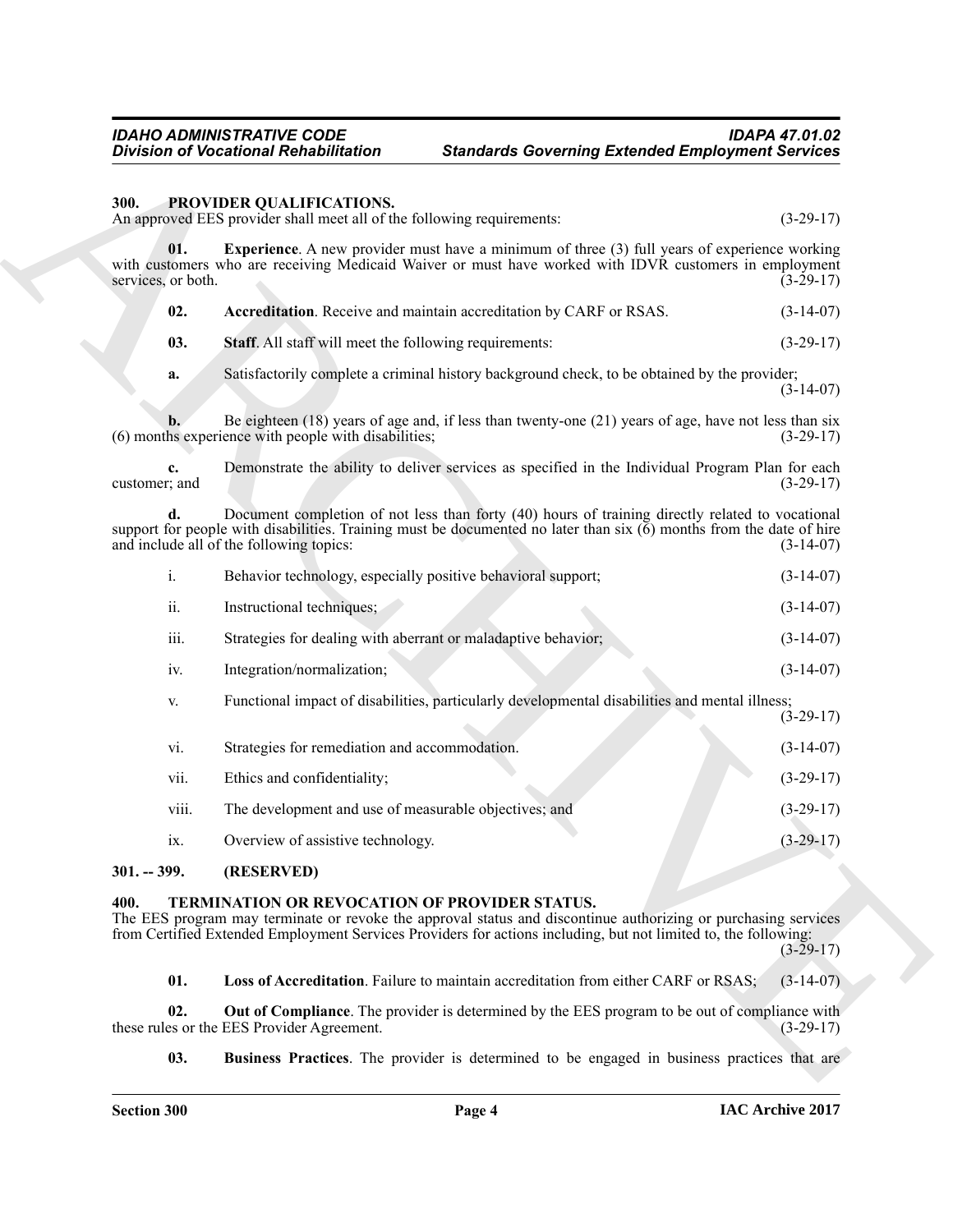inconsistent with sound fiscal practice; or (3-14-07)

<span id="page-4-6"></span><span id="page-4-2"></span>**04. Customer Rights**. The provider is determined to be in violation of a customer's rights. (3-29-17)

<span id="page-4-0"></span>**401. -- 499. (RESERVED)**

### <span id="page-4-1"></span>**500. EXTENDED EMPLOYMENT SERVICES CUSTOMER REFERRAL, ELIGIBILITY, AND CASE CLOSURE.**

<span id="page-4-5"></span>**01. Referral**. Each applicant to be a customer for EES under these rules will be referred by a Vocational Rehabilitation Counselor, employed by IDVR, who will provide the applicant with information on the services available from EES providers. (3-29-17) services available from EES providers.

<span id="page-4-4"></span>**02. Eligibility**. The EES program will assess the eligibility of each applicant for services. Applicants who are eligible for and have access to other public funding sources for long term support services are not eligible for EES services. Eligible applicants must have a disability that falls into one  $(1)$  of four  $(4)$  categories described below, and such disability must constitute a barrier to such person maintaining paid employment without long term<br>vocational support: (3-29-17) vocational support:

**a.** Developmental Disabilities. Pursuant to Section 66-402, Idaho Code, a chronic disability of a nat appears before the age of twenty-two (22) years; and  $(3-14-07)$ person that appears before the age of twenty-two  $(22)$  years; and

i. Is attributable to impairment, such as intellectual disability, cerebral palsy, epilepsy, autism, or other condition found to be closely related to or similar to one (1) of those impairments that requires similar treatment or services, or is attributable to dyslexia resulting from such impairments; (3-29-17)

ii. Results in substantial functional limitations in three (3) or more of the following areas of major life activity: self-care, receptive and expressive language, learning, mobility, self-direction, capacity for independent living, or economic self-sufficiency; and

iii. Reflects the need for a combination and sequence of special, interdisciplinary or generic care, treatment or other services which are of life-long or extended duration and individually planned and coordinated. (3-14-07)

**b.** Mental Illness. A person has been assessed by a qualified professional and been diagnosed under DSM-IV or later editions with schizophrenia, schizoaffective disorder, major affective disorder, delusional disorder or a borderline personality disorder, in which this psychiatric disorder must be of sufficient severity to cause a disturbance in role performance or coping skills in at least two (2) of these areas on either a continuous or an intermittent (at least once per year) basis: vocational/academic, financial, social/interpersonal, family, basic living skills. housing, community, or health. (3-29-17) skills, housing, community, or health.

**c.** Specific Learning Disability. A disorder in one (1) or more of the psychological processes involved in understanding, perceiving, or using language or concepts (spoken or written). A disorder which may manifest itself in problems related to speaking, reading, spelling, or mathematical calculations (or to a lesser extent, listening, thinking, or writing), and seriously limit two (2) or more functional capacities (mobility, communication, self-care, self-direction, work tolerance or work skills). self-direction, work tolerance or work skills).

Division of Victoriani Redukshand on Standards Governing Ertended Employment Services<br>
measures were used the standard process on the standard service is a consent of a consent of the standard process of the standard proc **d.** Traumatic Brain Injury. A traumatically acquired insult to the brain that may cause physical, intellectual, emotional, social, and vocational changes. A closed head injury may be caused by a rapid acceleration/ deceleration, as in a motor vehicle accident. An open head injury is visible insult and may be the result of an accident, gun shot wound, or other physical injuries. Immediate effects are loss of consciousness, loss of memory, or change in vision, strength, coordination, or sensory function. Anatomical abnormalities may be present, such as cerebral hemorrhage or skull fracture. Long term effects may include physical, cognitive, and psycho-social-behavioral-<br>emotional impairments. (3-14-07) emotional impairments.

<span id="page-4-3"></span>**Case Closure**. Cases will be closed from the EES program for the following reasons and will ation in the case record that supports such reason:  $(3-29-17)$ include documentation in the case record that supports such reason:

**Section 500 Page 5**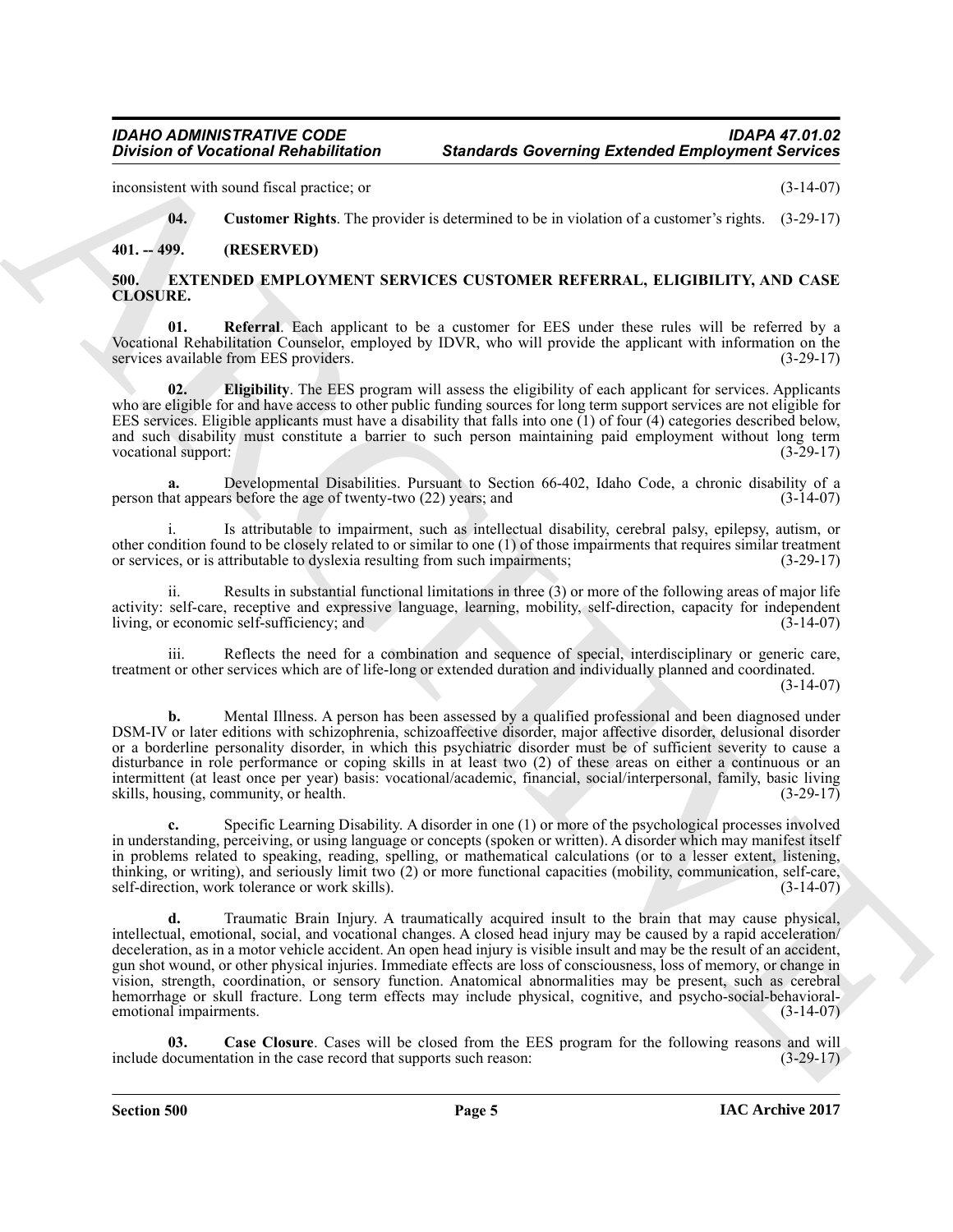|                             | <b>Division of Vocational Rehabilitation</b>                                   | <b>Standards Governing Extended Employment Services</b>                                                                                                                                                                                                                                                                                                                                                                                            |             |
|-----------------------------|--------------------------------------------------------------------------------|----------------------------------------------------------------------------------------------------------------------------------------------------------------------------------------------------------------------------------------------------------------------------------------------------------------------------------------------------------------------------------------------------------------------------------------------------|-------------|
| a.                          | Unable to locate or contact customer;                                          |                                                                                                                                                                                                                                                                                                                                                                                                                                                    | $(3-29-17)$ |
| $b$ .                       | Customer is utilizing Medicaid Waiver services for CSE;                        |                                                                                                                                                                                                                                                                                                                                                                                                                                                    | $(3-29-17)$ |
| c.                          |                                                                                | Customer's disability too significant to benefit from services;                                                                                                                                                                                                                                                                                                                                                                                    | $(3-29-17)$ |
| d.                          |                                                                                | Customer is non-compliant or has not followed through with EES services;                                                                                                                                                                                                                                                                                                                                                                           | $(3-29-17)$ |
| e.                          | Customer has retired from employment;                                          |                                                                                                                                                                                                                                                                                                                                                                                                                                                    | $(3-29-17)$ |
| f.                          |                                                                                | Customer no longer interested in employment or receiving EES services;                                                                                                                                                                                                                                                                                                                                                                             | $(3-29-17)$ |
| g.                          | Customer no longer needs EES services;                                         |                                                                                                                                                                                                                                                                                                                                                                                                                                                    | $(3-29-17)$ |
| h.                          | Customer has moved out of state; or                                            |                                                                                                                                                                                                                                                                                                                                                                                                                                                    | $(3-29-17)$ |
| i.                          | All other appropriate reasons.                                                 |                                                                                                                                                                                                                                                                                                                                                                                                                                                    | $(3-29-17)$ |
| $501. - 599.$               | (RESERVED)                                                                     |                                                                                                                                                                                                                                                                                                                                                                                                                                                    |             |
| 600.                        | <b>COVERED SERVICES.</b><br>development, and initial training at the job site. | The Extended Employment Services that may be provided to customers by providers are described below. EES<br>typically follow the completion of other vocational rehabilitation services, such as vocational evaluation, job site                                                                                                                                                                                                                   | $(3-29-17)$ |
| 01.                         |                                                                                | Individual Community Supported Employment. Self-employment or paid employment that is:                                                                                                                                                                                                                                                                                                                                                             | $(3-29-17)$ |
|                             | needs ongoing support to maintain that employment;                             | For a customer paid not less than minimum wage and who, because of his or her disability(ies),                                                                                                                                                                                                                                                                                                                                                     | $(3-29-17)$ |
| b.<br>are employed; and     |                                                                                | Conducted in a community or industry setting where persons without known paid work supports                                                                                                                                                                                                                                                                                                                                                        | $(3-14-07)$ |
|                             | including but not limited to supervision, training, and transportation.        | Supported by authorized activities needed to sustain paid work by persons with disabilities,                                                                                                                                                                                                                                                                                                                                                       | $(3-14-07)$ |
| 02.<br>employment which is: |                                                                                | Group Community-Based Non-Integrated Supported Employment. Self-employment or paid                                                                                                                                                                                                                                                                                                                                                                 | $(3-29-17)$ |
| a.                          |                                                                                | For a group of no more than eight (8) customers who are paid not less than minimum wage and<br>who, because of their disability(ies), need ongoing support to maintain that employment;                                                                                                                                                                                                                                                            | $(3-29-17)$ |
| b.                          | typically exist in that work setting;                                          | Conducted in a variety of community and industry settings where the customers have opportunities<br>to interact with co-workers or others without known paid work supports at least to the extent that those opportunities                                                                                                                                                                                                                         | $(3-29-17)$ |
| c.                          |                                                                                | Supported by training and supervision needed to maintain that employment; and                                                                                                                                                                                                                                                                                                                                                                      | $(3-14-07)$ |
| d.                          |                                                                                | Not conducted in the work services area of an EES provider.                                                                                                                                                                                                                                                                                                                                                                                        | $(3-29-17)$ |
| 03.                         | services are typically conducted on EES provider premises.                     | Work Services. The work services program utilizes individual and group work to assist individuals<br>in understanding the value and demands of work, enhancing positive work attitudes, and developing functional<br>capacities that will enhance the ability to achieve and maintain an employment outcome. Limited non-paid work<br>related activities and transportation may be billed only when authorized on an Individual Program Plan. Work | $(3-29-17)$ |

### <span id="page-5-0"></span>**501. -- 599. (RESERVED)**

### <span id="page-5-5"></span><span id="page-5-4"></span><span id="page-5-3"></span><span id="page-5-2"></span><span id="page-5-1"></span>**600. COVERED SERVICES.**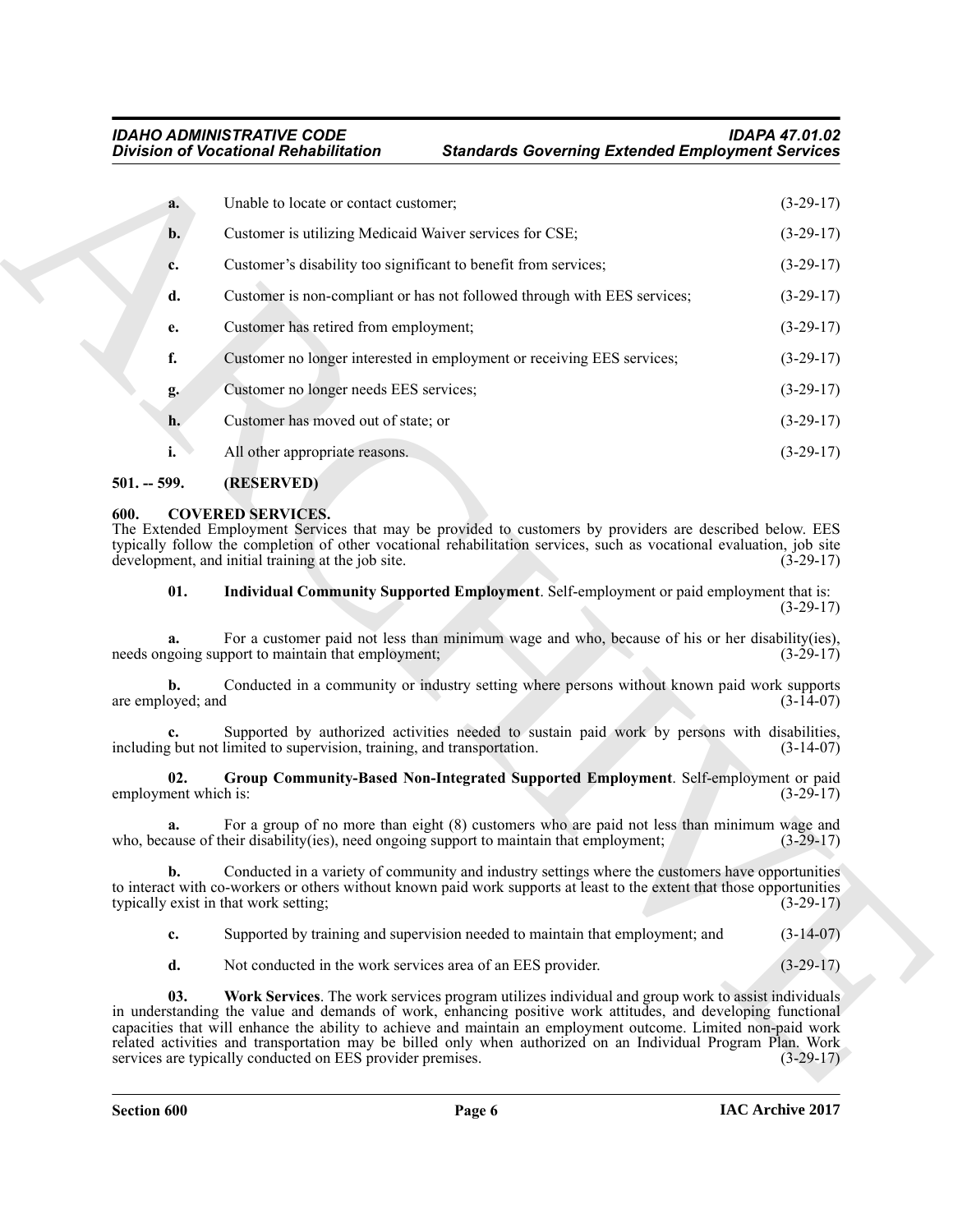### <span id="page-6-9"></span><span id="page-6-8"></span><span id="page-6-5"></span><span id="page-6-1"></span><span id="page-6-0"></span>**700. EXCLUDED SERVICES.**

|                   | <b>Division of Vocational Rehabilitation</b>                                | <b>Standards Governing Extended Employment Services</b>                                                                                                                                                                                                                                                                       |             |
|-------------------|-----------------------------------------------------------------------------|-------------------------------------------------------------------------------------------------------------------------------------------------------------------------------------------------------------------------------------------------------------------------------------------------------------------------------|-------------|
| $601. - 699.$     | (RESERVED)                                                                  |                                                                                                                                                                                                                                                                                                                               |             |
| 700.              | <b>EXCLUDED SERVICES.</b>                                                   | Any other services provided by IDVR that are not described in subsection 600 of these rules shall not constitute<br>Extended Employment Services. Such excluded services include, but are not limited to, the following:                                                                                                      | $(3-14-07)$ |
| 01.               | <b>Vocational Evaluation;</b>                                               |                                                                                                                                                                                                                                                                                                                               | $(3-14-07)$ |
| 02.               | Work Adjustment;                                                            |                                                                                                                                                                                                                                                                                                                               | $(3-14-07)$ |
| 03.               | Job Site Development; or                                                    |                                                                                                                                                                                                                                                                                                                               | $(3-14-07)$ |
| 04.               | Initial Training at the Job Site.                                           |                                                                                                                                                                                                                                                                                                                               | $(3-14-07)$ |
| $701. - 799.$     | (RESERVED)                                                                  |                                                                                                                                                                                                                                                                                                                               |             |
| 800.              | <b>SERVICE PROVISION.</b>                                                   |                                                                                                                                                                                                                                                                                                                               |             |
| 01.               | Individual Program Plan developed for such customer.                        | Services on Individual Program Plan. EES for each individual customer must be based on the                                                                                                                                                                                                                                    | $(3-29-17)$ |
| 02.               | Plan must include, but are not limited to, the following:                   | Development of Individual Program Plan. Those involved in developing the Individual Program                                                                                                                                                                                                                                   | $(3-14-07)$ |
| a.                |                                                                             | The customer. Efforts must be made to maximize the customer's involvement in the planning<br>process by providing him or her with information and education regarding rights, and available options; and                                                                                                                      | $(3-29-17)$ |
| b.                |                                                                             | The customer's legal guardian, if one has been appointed by the court; and                                                                                                                                                                                                                                                    | $(3-29-17)$ |
| c.<br>Plan.       |                                                                             | The EES provider program staff, responsible for the implementation of the Individual Program                                                                                                                                                                                                                                  | $(3-29-17)$ |
| 03.               | Program Plan before acceptance.                                             | Submission of the Individual Program Plan. The Certified EES provider must submit the<br>Individual Program Plan to the EES program using the standard format provided or approved by the EES program.<br>The program will either accept the Individual Program Plan as submitted, or may require revisions to the Individual | $(3-29-17)$ |
| 04.               | of the Individual Program Plan covering those Extended Employment Services. | Timeline for Submission. The Individual Program Plan must be submitted to the EES program<br>within thirty (30) days from the beginning of the provision of EES. No payment will be made for EES without receipt                                                                                                              | $(3-29-17)$ |
| 05.               | the EES program at least annually.                                          | Revision. The EES provider must submit an updated Individual Program Plan for each customer to                                                                                                                                                                                                                                | $(3-29-17)$ |
| 06.               |                                                                             | Progress Reports. The EES provider must submit a progress report on each customer to the EES<br>program at six (6) month intervals. A standardized format provided or approved by the EES program must be used.                                                                                                               | $(3-29-17)$ |
| 801.              | <b>RECORDS.</b>                                                             |                                                                                                                                                                                                                                                                                                                               |             |
| 01.<br>following: |                                                                             | Customer Files. EES providers shall maintain individual customer files, which must include the                                                                                                                                                                                                                                | $(3-29-17)$ |
|                   |                                                                             |                                                                                                                                                                                                                                                                                                                               |             |

### <span id="page-6-17"></span><span id="page-6-16"></span><span id="page-6-13"></span><span id="page-6-12"></span><span id="page-6-7"></span><span id="page-6-6"></span><span id="page-6-3"></span><span id="page-6-2"></span>**800. SERVICE PROVISION.**

### <span id="page-6-18"></span><span id="page-6-15"></span><span id="page-6-14"></span><span id="page-6-11"></span><span id="page-6-10"></span><span id="page-6-4"></span>**801. RECORDS.**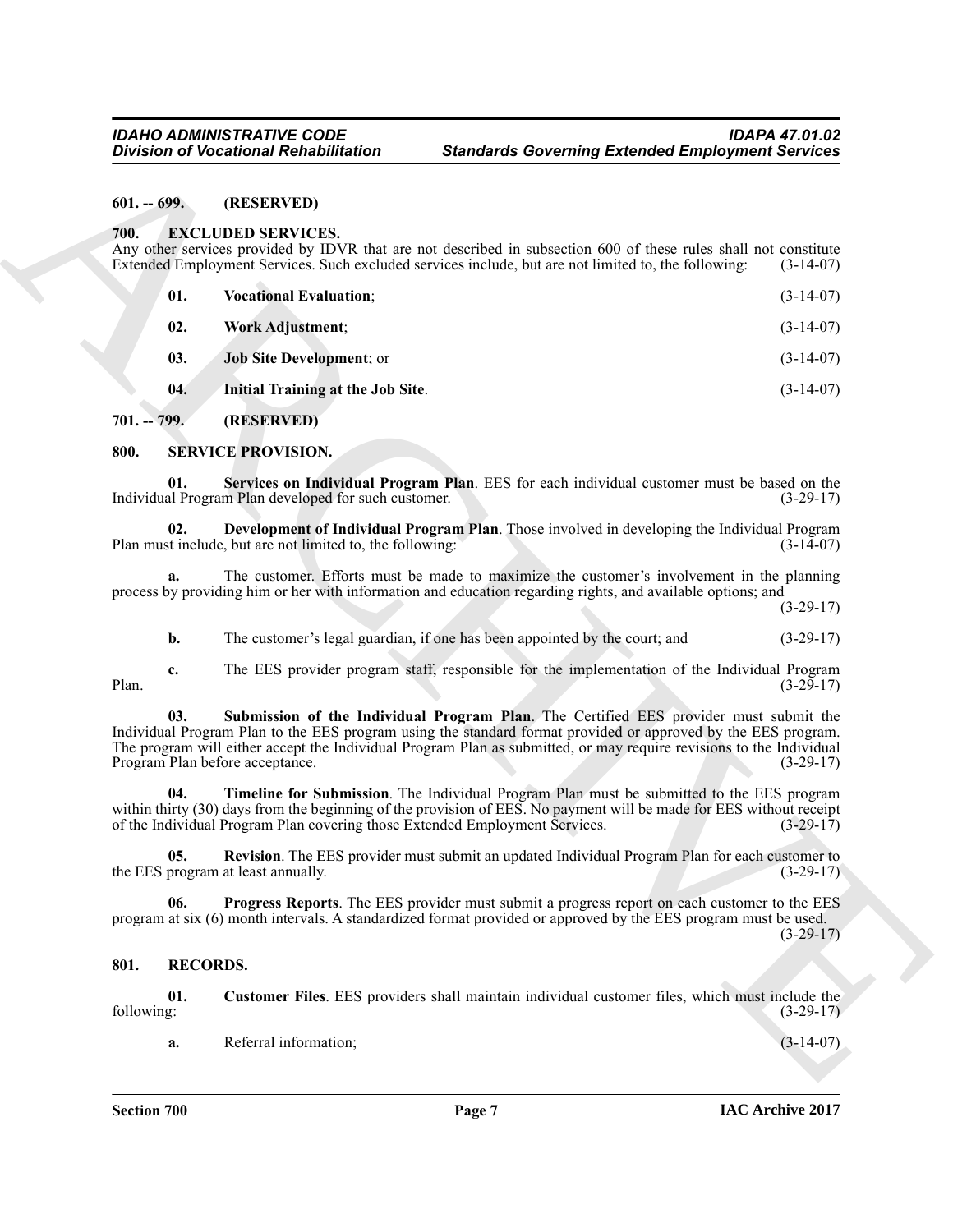| IDAHO ADMINISTRATIVE CODE             |  |
|---------------------------------------|--|
| Division of Vocational Rehabilitation |  |

*IDAHO ADMINISTRATIVE CODE IDAPA 47.01.02 Standards Governing Extended Employment Services* 

|                                | <b>Division of Vocational Rehabilitation</b>                            | <b>Standards Governing Extended Employment Services</b>                                                                                                                                                                                                                                                                                      |                                           |
|--------------------------------|-------------------------------------------------------------------------|----------------------------------------------------------------------------------------------------------------------------------------------------------------------------------------------------------------------------------------------------------------------------------------------------------------------------------------------|-------------------------------------------|
| b.                             | Eligibility;                                                            |                                                                                                                                                                                                                                                                                                                                              | $(3-14-07)$                               |
| c.                             | Authorization for services;                                             |                                                                                                                                                                                                                                                                                                                                              | $(3-14-07)$                               |
| d.                             | Contact information;                                                    |                                                                                                                                                                                                                                                                                                                                              | $(3-14-07)$                               |
| e.                             | Legal guardianship information;                                         |                                                                                                                                                                                                                                                                                                                                              | $(3-14-07)$                               |
| f.                             | Individual Program Plan;                                                |                                                                                                                                                                                                                                                                                                                                              | $(3-14-07)$                               |
| g.                             | Progress Reports;                                                       |                                                                                                                                                                                                                                                                                                                                              | $(3-14-07)$                               |
| h.                             | Documentation of service;                                               |                                                                                                                                                                                                                                                                                                                                              | $(3-14-07)$                               |
| i.                             | Satisfaction measures;                                                  |                                                                                                                                                                                                                                                                                                                                              | $(3-14-07)$                               |
| j.                             | Releases of information; and                                            |                                                                                                                                                                                                                                                                                                                                              | $(3-14-07)$                               |
| k.                             |                                                                         | Documentation that updates to customer information were provided to IDVR.                                                                                                                                                                                                                                                                    | $(3-29-17)$                               |
| 02.<br>whom the file pertains. |                                                                         | <b>Storage</b> . Files must be maintained for five (5) years from the date of discharge of the Client to                                                                                                                                                                                                                                     | $(3-14-07)$                               |
| $802. - 899.$                  | (RESERVED)                                                              |                                                                                                                                                                                                                                                                                                                                              |                                           |
| 900.                           | PAYMENT FOR SERVICES.                                                   |                                                                                                                                                                                                                                                                                                                                              |                                           |
| 01.<br>year.                   |                                                                         | Fee for Service. The IDVR State Administrator shall set the fees for covered services, after<br>discussion with EES providers. Such fees shall be set forth in the annual EES Provider Agreement. Such fees shall be<br>reviewed annually, and may be adjusted by the IDVR State Administrator to take effect at the beginning of the fiscal | $(3-29-17)$                               |
| 02.                            | the Individual Program Plan for each customer.                          | Pre-Authorization. All EES must be pre-authorized by the EES program, and shall be set forth in                                                                                                                                                                                                                                              | $(3-29-17)$                               |
| 03.                            | <b>Billing Procedures.</b>                                              |                                                                                                                                                                                                                                                                                                                                              | $(3-14-07)$                               |
| a.                             |                                                                         | EES providers must submit a monthly billing statement for each customer served, in a format<br>approved by an EES program and within timelines set forth in the annual EES Provider Agreement.                                                                                                                                               | $(3-29-17)$                               |
|                                |                                                                         |                                                                                                                                                                                                                                                                                                                                              |                                           |
|                                | stipulated in an Individual Program Plan.                               | Bills may only be submitted for EES that have been identified and accepted by the EES program, as                                                                                                                                                                                                                                            |                                           |
| c.                             | such services upon written request from an EES program.                 | All bills submitted by providers are subject to prepayment and post payment review.<br>Documentation sufficient to support each payment item shall be available for review, and must be maintained for five<br>(5) years from the date of service. The provider must submit copies of the documentation regarding the provision of           | $(3-29-17)$                               |
| 04.                            | submitted by providers in order to verify the accuracy of such records. | Audits. The EES program may perform audits of billing records and other documentation                                                                                                                                                                                                                                                        |                                           |
| 05.<br>Program Plan.           |                                                                         | Denial/Revocation of Payment. The EES program may deny payment, or seek reimbursement or<br>set-off for payments previously made, if the provider is not in compliance with these rules, the signed Employment<br>Services Provider Agreement, or if the provider does not provide the services as set forth in a customer's Individual      | $(3-29-17)$<br>$(3-29-17)$<br>$(3-29-17)$ |

### <span id="page-7-9"></span><span id="page-7-0"></span>**802. -- 899. (RESERVED)**

### <span id="page-7-7"></span><span id="page-7-3"></span><span id="page-7-1"></span>**900. PAYMENT FOR SERVICES.**

### <span id="page-7-8"></span><span id="page-7-5"></span>**03. Billing Procedures**. (3-14-07)

### <span id="page-7-6"></span><span id="page-7-4"></span><span id="page-7-2"></span>**901. -- 999. (RESERVED)**